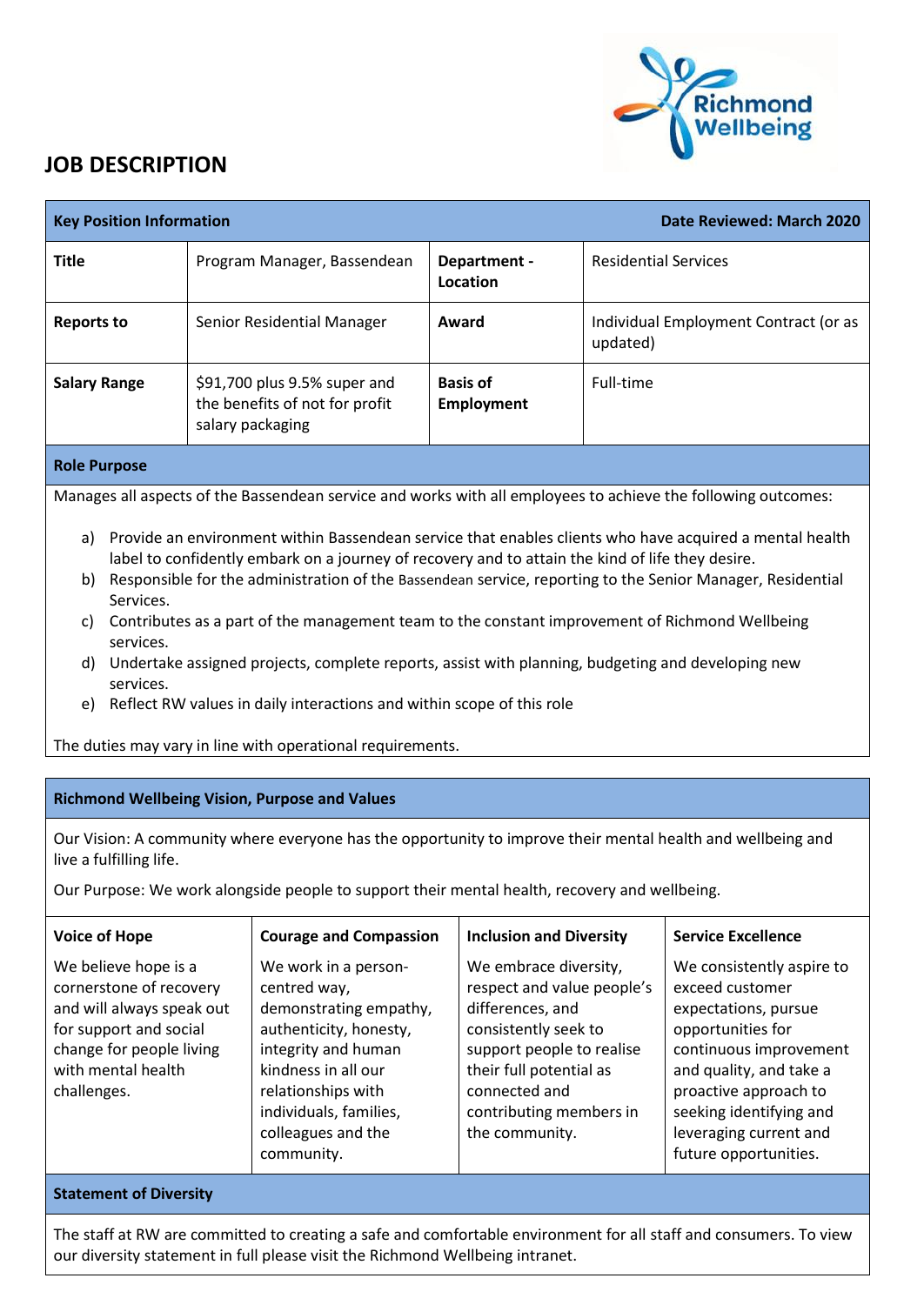| <b>Key Result Area</b>              | <b>Key Accountabilities and Responsibilities</b>                                                                                                                                                                                                                                                                                                                                                                                                                                                                                                                                                                                                                                                                                                                                                                                                                                                                                                                                                                                                                                                                                                                                     | <b>Key Performance Indicators</b>                                                                                                                                                                                                                                                                                                                                                                                                                                                                                                                                                                                                                                                                                                                                                                                                                                                                    |
|-------------------------------------|--------------------------------------------------------------------------------------------------------------------------------------------------------------------------------------------------------------------------------------------------------------------------------------------------------------------------------------------------------------------------------------------------------------------------------------------------------------------------------------------------------------------------------------------------------------------------------------------------------------------------------------------------------------------------------------------------------------------------------------------------------------------------------------------------------------------------------------------------------------------------------------------------------------------------------------------------------------------------------------------------------------------------------------------------------------------------------------------------------------------------------------------------------------------------------------|------------------------------------------------------------------------------------------------------------------------------------------------------------------------------------------------------------------------------------------------------------------------------------------------------------------------------------------------------------------------------------------------------------------------------------------------------------------------------------------------------------------------------------------------------------------------------------------------------------------------------------------------------------------------------------------------------------------------------------------------------------------------------------------------------------------------------------------------------------------------------------------------------|
| <b>Richmond Wellbeing</b><br>Values | Acts consistently in accordance with the RW<br>$\bullet$<br>Values and Key Principles - challenges practice<br>inconsistent with these values and uses values as<br>a basis for managing relationships and decision<br>making.<br>Actively engage in self-reflection and develop own<br>practice.                                                                                                                                                                                                                                                                                                                                                                                                                                                                                                                                                                                                                                                                                                                                                                                                                                                                                    | Reflect RW values in daily<br>$\bullet$<br>interactions and within scope of<br>role.<br>Demonstrate this in supervision<br>$\bullet$<br>and Critical reflection groups.                                                                                                                                                                                                                                                                                                                                                                                                                                                                                                                                                                                                                                                                                                                              |
| Services<br>People Accessing        | Ensure compliance contractual obligations and all<br>٠<br>legislative requirements including but not limited<br>to LARU, Office of the Chief Psychiatrist, MHAS,<br>and local council by-laws.<br>The Program Manager shall ensure that:<br>$\bullet$<br>Employee rosters are adhered to and any<br>$\circ$<br>approved variations are covered according to<br>the Policies of Richmond Wellbeing.<br>Services being provided are subject to review<br>$\circ$<br>and continuous improvement.<br>All documentation is completed as required<br>$\circ$<br>according to RW requirements.<br>Services are run within the allocated budget.<br>$\circ$<br>Promote and encourage life skills that enable<br>$\bullet$                                                                                                                                                                                                                                                                                                                                                                                                                                                                    | Service occupancy is<br>$\bullet$<br>maintained as per RW<br>allocated budget.<br>All documentation /audits are<br>$\bullet$<br>completed as required<br>according to RW requirements.<br>Employee rosters are adhered<br>$\bullet$<br>to and any approved variations<br>are covered according to the<br>Policies of Richmond<br>Wellbeing.<br><b>LARU Standards are</b><br>$\bullet$<br>maintained on-site at all times.<br>All referrals to the site are<br>$\bullet$                                                                                                                                                                                                                                                                                                                                                                                                                              |
| our Services                        | Recovery.<br>The Program Manager shall ensure that:<br>All referrals to the site are dealt with in a<br>$\Omega$<br>timely fashion as outlined in the Service Level<br>Agreement.<br>Recovery Plans are supported, implemented,<br>$\circ$<br>reviewed and kept alive.<br>Family members, carer's and people of<br>$\circ$<br>significance to the person as identified are<br>included as directed by the individual.<br>Regular House meetings are conducted and<br>$\circ$<br>matters raised are dealt with appropriately.<br>Any critical incidents are dealt with according<br>$\circ$<br>to the Organisations Policies and Procedures<br>with positive outcomes for residents at the<br>forefront of our decision-making process.<br>Recovery orientated group programs are<br>$\circ$<br>prepared and implemented for people<br>accessing our Services.<br>Ensure high level of Consumer involvement in<br>$\circ$<br>the design, delivery and implementation of<br>service.<br>Ensure opportunities for the involvement of<br>O<br>families, careers and significant others.<br>Ensure primary health care needs are<br>regularly addressed and reviewed via GP<br>care plans | dealt with in a timely fashion<br>as outlined in the Service Level<br>Agreement.<br>Recovery Plans are supported<br>$\bullet$<br>implemented and kept alive.<br>Documented evidence of<br>Recovery planning and<br>collaborative practise.<br>Individual file audits and<br>$\bullet$<br>regular review of Recovery<br>plans.<br>Regular House meetings are<br>$\bullet$<br>conducted and matters raised<br>are dealt with appropriately.<br><b>Demonstrate Consumer</b><br>$\bullet$<br>involvement in service delivery<br>(Consumer Reference Groups,<br>evidence of collaborative<br>practise).<br>Demonstrate family, carer and<br>$\bullet$<br>significant others input.<br>Demonstrate ongoing contact<br>$\bullet$<br>with Silver Chain services as an<br>element of service provision.<br>Demonstrate regular review<br>$\bullet$<br>and contact with primary care<br>health care providers. |
| Line Management                     | The Program Manager shall ensure that:                                                                                                                                                                                                                                                                                                                                                                                                                                                                                                                                                                                                                                                                                                                                                                                                                                                                                                                                                                                                                                                                                                                                               | New employees are inducted as<br>٠<br>per the Policies and<br>Procedures.                                                                                                                                                                                                                                                                                                                                                                                                                                                                                                                                                                                                                                                                                                                                                                                                                            |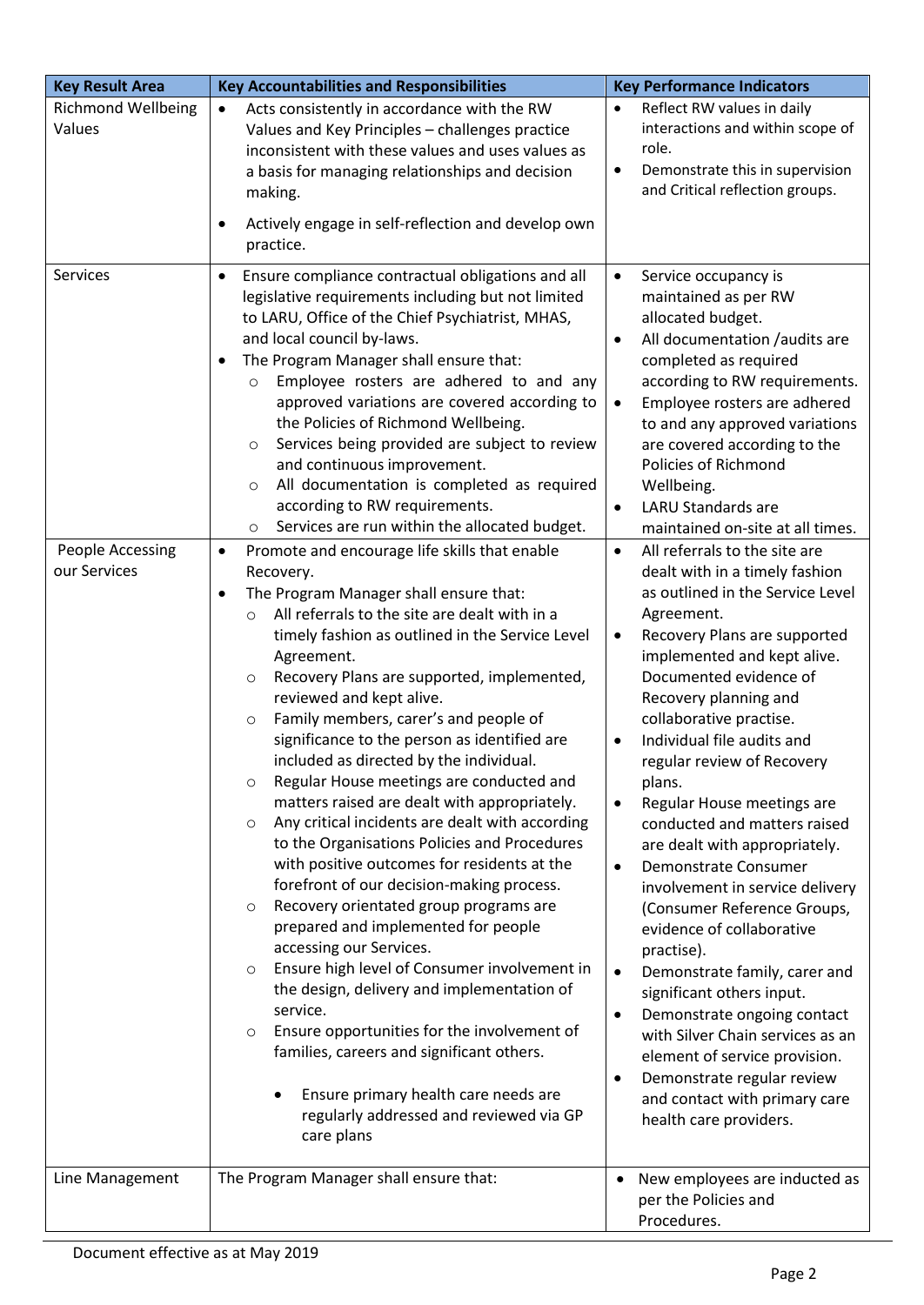|                                          | A positive and constructive work environment<br>$\circ$<br>is promoted where employees are valued and<br>team work is promoted.<br>On-going supervision and mentoring of all<br>$\circ$<br>employees is conducted and documented as<br>per organisational Policy and Procedures.<br>Employee Performance Reviews are<br>$\circ$<br>conducted as per the Organisations Policies<br>and Procedures.<br>Students on Placement are supervised as<br>$\circ$<br>required.<br>Employees encouraged to participate in team<br>$\circ$<br>projects which benefit clients and improve<br>morale and interaction. | • Demonstrate on-going<br>supervision and mentoring of<br>all staff is conducted and<br>documented as per<br>organisational Policy and<br>Procedures.<br>Record of Employee<br>$\bullet$<br>Performance Reviews are<br>conducted as per the<br>Organisations Policies and<br>Procedures (My Plan).<br>Ensure staff training and<br>$\bullet$<br>compliance requirements are is<br>maintained and regularly<br>reviewed.                   |
|------------------------------------------|---------------------------------------------------------------------------------------------------------------------------------------------------------------------------------------------------------------------------------------------------------------------------------------------------------------------------------------------------------------------------------------------------------------------------------------------------------------------------------------------------------------------------------------------------------------------------------------------------------|-------------------------------------------------------------------------------------------------------------------------------------------------------------------------------------------------------------------------------------------------------------------------------------------------------------------------------------------------------------------------------------------------------------------------------------------|
| Partnerships                             | The Program Manager shall ensure that:<br>Relationships are developed and fostered with key<br>Service Providers.<br>Relationships with Residents clinical team are<br>$\bullet$<br>maintained in a professional manner to ensure the<br>best interests of the individual.                                                                                                                                                                                                                                                                                                                              | Engage in partnership meeting<br>$\bullet$<br>with Nulsen Disability, Silver<br>Chain and all other<br>stakeholders.                                                                                                                                                                                                                                                                                                                      |
| Liaison with Senior<br>Managers          | The Program Manager shall liaise and discuss<br>$\bullet$<br>issues and direction with the Senior Manager<br>Residential Services or Executive Manager of<br>Operations when the Senior Manager is<br>unavailable.                                                                                                                                                                                                                                                                                                                                                                                      | Maintain open communication<br>$\bullet$<br>with Line Manager.<br>Raise issues/ concerns in a<br>$\bullet$<br>timely manner.                                                                                                                                                                                                                                                                                                              |
| Employee<br>Contribution                 | Positive and constructive work environment is<br>$\bullet$<br>promoted where employees are valued and team<br>work is promoted.<br>Employees adhere to the RW Code of Conduct<br>٠<br>and Ethics and Policy and Procedures.<br>Attends Core Training and maintains all<br>compliance requirements relevant to their role<br>and employment with RW.<br>To carry out other duties which may be required,<br>٠<br>requested or directed and which are within the<br>person's capability and training to perform.                                                                                          | Show respect and helpfulness<br>$\bullet$<br>in all interactions.<br>Read, understand and seek<br>٠<br>clarification of Policy and<br>procedure documents.<br>Enroll in and complete<br>required Core Training within<br>required time frame.<br>Duties are completed to<br>$\bullet$<br>expected standard as outlined<br>by Senior Residential Manager.<br>Issues are raised in a<br>٠<br>respectful, timely and<br>professional manner. |
| <b>Occupational Safety</b><br>and Health | Promote a safe and healthy working environment<br>$\bullet$<br>that complies with OSH requirements.<br>Take a shared responsibility to ensure the safety<br>$\bullet$<br>and well-being on self and others.<br>Utilise all protective equipment provided and as<br>٠<br>instructed.<br>Work in a safe manner while exercising due care<br>٠<br>and caution.<br>Oversee OHS representative role and ensure<br>٠<br>representative (Or Proxy) attendance at RW OHS<br>meetings.                                                                                                                           | A "Safe work" culture operates<br>$\bullet$<br>within Richmond Wellbeing.<br>Documentation is maintained<br>$\bullet$<br>Policies<br>per the<br>and<br>as<br>Procedures and is accurate,<br>legible and concise.<br>Demonstrate OHS standards<br>$\bullet$<br>and legislation are met within<br>the service via audits, staff<br>meetings and adherence to RW<br>policy & procedure.                                                      |